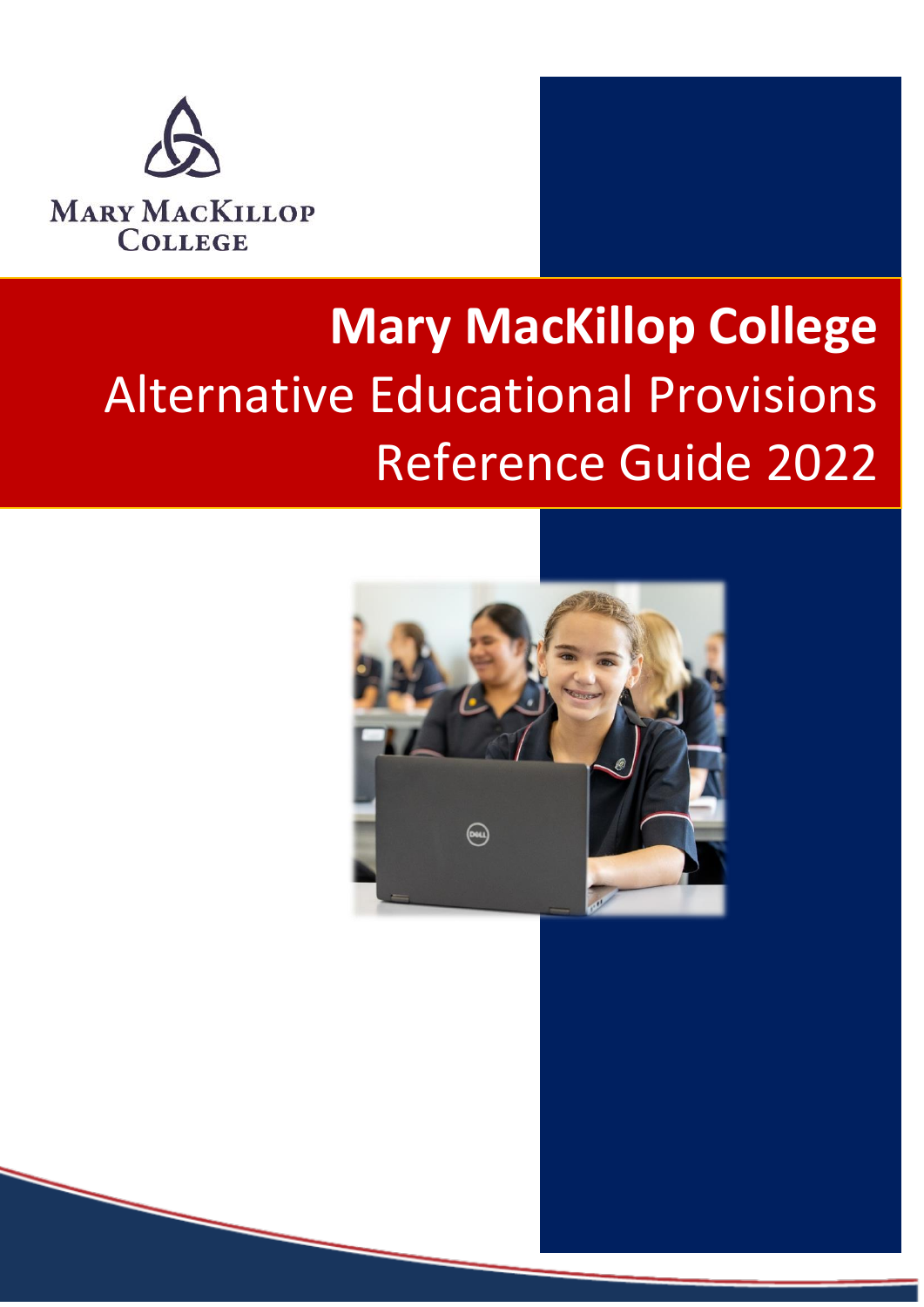# 1.0 Welcome to Online Learning



As an interconnected learning community, we strive to develop women of purpose achieving their potential. This document serves as a reference point for online learning at MMC under Covid-19 restrictions, including expectations and wellbeing for learning online, evidence of our commitment to being an interconnected, joy-filled learning community.

Please share the content within the document with your daughter/s. We will be working with each cohort to help them commence the academic year online from Monday 31 January 2022 with confidence to achieve success in their endeavours.

# 2.0 Online Learning Principles

As we move to online learning, our learning is underpinned by the following principles:

- Connection, care and kindness with peers and staff is key to prioritising our wellbeing for learning
- Learning remains rich, rigorous, relevant, and responsive.

# 3.0 Wellbeing

#### Covid-related illness

If your daughter or any members of your family are feeling the slightest bit unwell or have Covid-related symptoms, please follow Queensland Health directives and get tested as soon as possible.

Please call the College Reception on 3266 2100 or email [mmc@mmc.qld.edu.au](mailto:mmc@mmc.qld.edu.au) if you receive notification of a positive test result or are deemed to be a close contact in accordance with Queensland Health guidelines.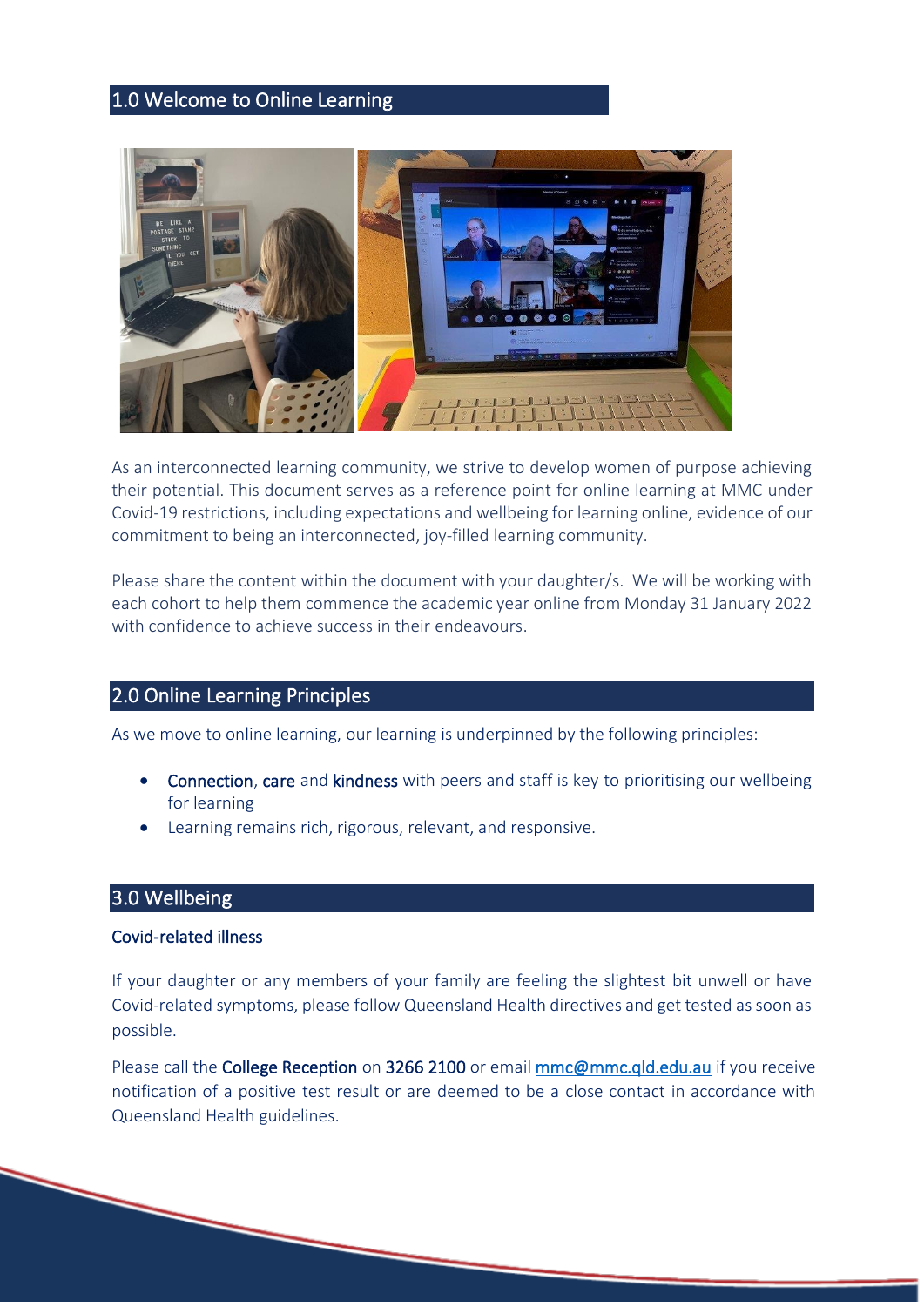### Wellbeing for Learning

Forefront to us is the safety, health, and wellbeing of all members of our College community. We appreciate this may be a challenging time for your daughter, you, or your family. If your daughter is having any queries or experiencing challenges that require support, please contact a member of our experienced Pastoral Team.

| <b>Staff Member</b>         | <b>Role</b>                      | E-mail                    |
|-----------------------------|----------------------------------|---------------------------|
| Mrs Rebecca King            | Engagement & Connection Leader   | kingr@mmc.qld.edu.au      |
| <b>Ms Liz Devine</b>        | Head of House: Penola            | devinee@mmc.qld.edu.au    |
| <b>Ms Nicole Bradford</b>   | Head of House: McCormack         | bradfon@mmc.qld.edu.au    |
| <b>Ms Michelle Guerrero</b> | Head of House: Fitzroy           | guerrem@mmc.qld.edu.au    |
| <b>Ms Holly Robinson</b>    | Guidance Counsellor (Mon, Fri)   | robinsh@mmc.qld.edu.au    |
| Ms Jo Cole                  | Guidance Counsellor (Wed, Thurs) | colej@mmc.qld.edu.au      |
| <b>Ms Erin Wedge</b>        | <b>Deputy Principal</b>          | ewedge@mmc.qld.edu.au     |
| Ms Josephine Griffiths      | Principal                        | jgriffiths@mmc.qld.edu.au |

*\*Further information regarding access to our counsellors is found at the end of this reference guide.\** 

# 4.0 Communication

#### Academic Staff to Students

This communication is to take place in the first instance via CLASS TEAMS. If students have questions, they are to ask via the Teams chat function. They can also check if other students have already asked that question and help other students. If students have more detailed requests, they may **email** academic staff as a second option. Academic Staff may also email instructions to students and parents about the work to be covered.



### Parent to Academic Staff

The most appropriate method of communication is via EMAIL. Please note that academic staff will be experiencing high levels of student communication and online peer communication amongst staff during this time of Alternative Educational Provisions (AEP – online learning). Please allow up to two business days for academic staff to reply. Whilst they will endeavour to return your email at their earliest convenience, they do each teach up to 140 students. To access academic staff email addresses please refer to the Parent Portal.

#### General Communication with the College

This can occur via the usual College Reception phone number Ph 3266 2100. Alternatively, you can email [mmc@mmc.qld.edu.au.](mailto:mmc@mmc.qld.edu.au)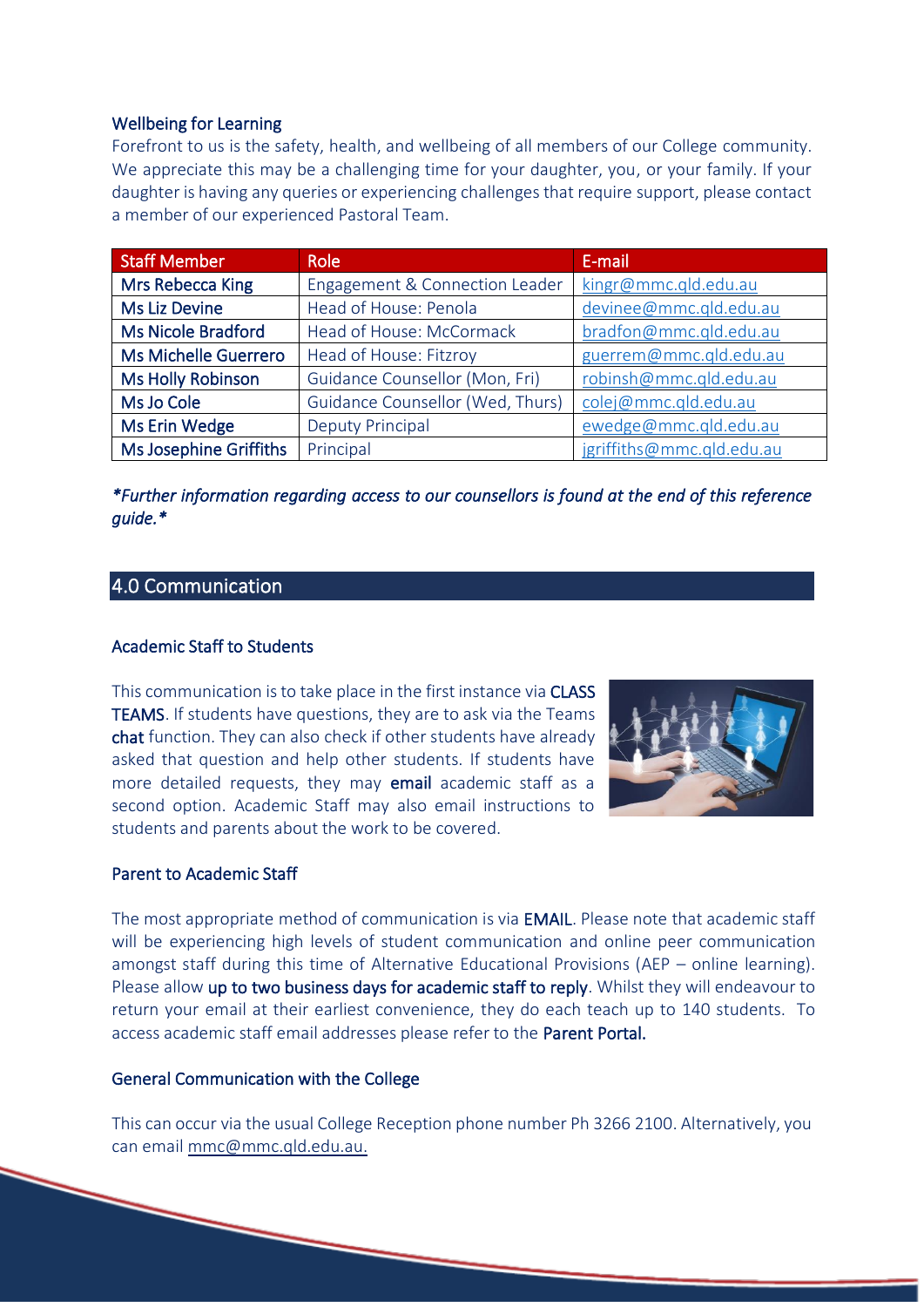# 5.0 Organisation *OF* Learning

Learning online requires a different level of energy and concentration than the standard faceto-face classroom. Our online learning timetable takes this into account, with rest break provisions after each lesson. For your own physical and mental wellbeing, we encourage you to use these rest breaks to be active, eat and hydrate when and as needed.

|          | Monday         | Tuesday        | Wednesday       | Thursday       | Friday         |
|----------|----------------|----------------|-----------------|----------------|----------------|
|          |                |                |                 |                |                |
| House    | <b>Meeting</b> | <b>Meeting</b> | <b>Meeting</b>  | <b>Meeting</b> | <b>Meeting</b> |
| Group    | $8:27 - 8:45$  | $8:27 - 8:45$  | $8:27 - 8:45$   | $8:27 - 8:45$  | $8:27 - 8:45$  |
| Lesson 1 | <b>Class</b>   | <b>Class</b>   | <b>Class</b>    | <b>Class</b>   | <b>Class</b>   |
|          | <b>Meeting</b> | <b>Meeting</b> | <b>Meeting</b>  | <b>Meeting</b> | <b>Meeting</b> |
|          | $8:45 - 9:30$  | $8:45 - 9:30$  | $8:45 - 9:30$   | $8:45 - 9:30$  | $8:45 - 9:30$  |
| Lesson 2 | <b>Class</b>   | <b>Class</b>   | <b>Class</b>    | <b>Class</b>   | <b>Class</b>   |
|          | <b>Meeting</b> | <b>Meeting</b> | <b>Meeting</b>  | <b>Meeting</b> | <b>Meeting</b> |
|          | 9:45-10:30     | 9:45-10:30     | 9:45-10:30      | 9:45-10:30     | 9:45-10:30     |
| Morning  | $10:45 -$      | $10:45 -$      | $10:45 - 11:05$ | $10:45 -$      | $10:45 -$      |
| Tea      | 11:05          | 11:05          |                 | 11:05          | 11:05          |
| Lesson 3 | <b>Class</b>   | <b>Class</b>   | <b>Class</b>    | <b>Class</b>   | <b>Class</b>   |
|          | <b>Meeting</b> | <b>Meeting</b> | <b>Meeting</b>  | <b>Meeting</b> | <b>Meeting</b> |
|          | $11:10 -$      | $11:10 -$      | $11:10 - 11:55$ | $11:10 -$      | $11:10 -$      |
|          | 11:55          | 11:55          |                 | 11:55          | 11:55          |
| Lesson 4 | <b>Class</b>   | <b>Class</b>   | <b>Class</b>    | <b>Class</b>   | <b>Class</b>   |
|          | <b>Meeting</b> | <b>Meeting</b> | <b>Meeting</b>  | <b>Meeting</b> | <b>Meeting</b> |
|          | $12:15 - 1:00$ | $12:15 - 1:00$ | $12:15 - 1:00$  | $12:15 - 1:00$ | $12:15 - 1:00$ |
| Lunch    | $1:15 - 2:00$  | $1:15 - 2:00$  | $1:15 - 2:00$   | $1:15 - 2:00$  | $1:15 - 2:00$  |
| Lesson 5 | <b>Class</b>   | <b>Class</b>   | <b>Class</b>    | <b>Class</b>   | <b>Class</b>   |
|          | <b>Meeting</b> | <b>Meeting</b> | <b>Meeting</b>  | <b>Meeting</b> | <b>Meeting</b> |
|          | $2:00 - 2:45$  | $2:00 - 2:45$  | $2:00 - 2:45$   | $2:00 - 2:45$  | $2:00 - 2:45$  |

#### 8.27am – 8.45am

House Group Class Students access their House Group Teams to check in with their House Group Teacher and Peers in class conversation/call. House Group Teachers will mark rolls in eMinerva and check in regarding students' *Wellbeing for Learning.*

| House Groups     | House Group Teacher   |
|------------------|-----------------------|
| Fitzroy 1        | Deb Gorman            |
| Fitzroy 2        | Mary Fletcher         |
| Fitzroy 3        | <b>Toni Fisher</b>    |
| Fitzroy 4        | Gustav Joshi          |
| <b>Fitzroy 5</b> | Katherine Hayward     |
| Fitzroy 6        | <b>Megan Campbell</b> |
| Fitzroy 7        | Hayley Kelleher       |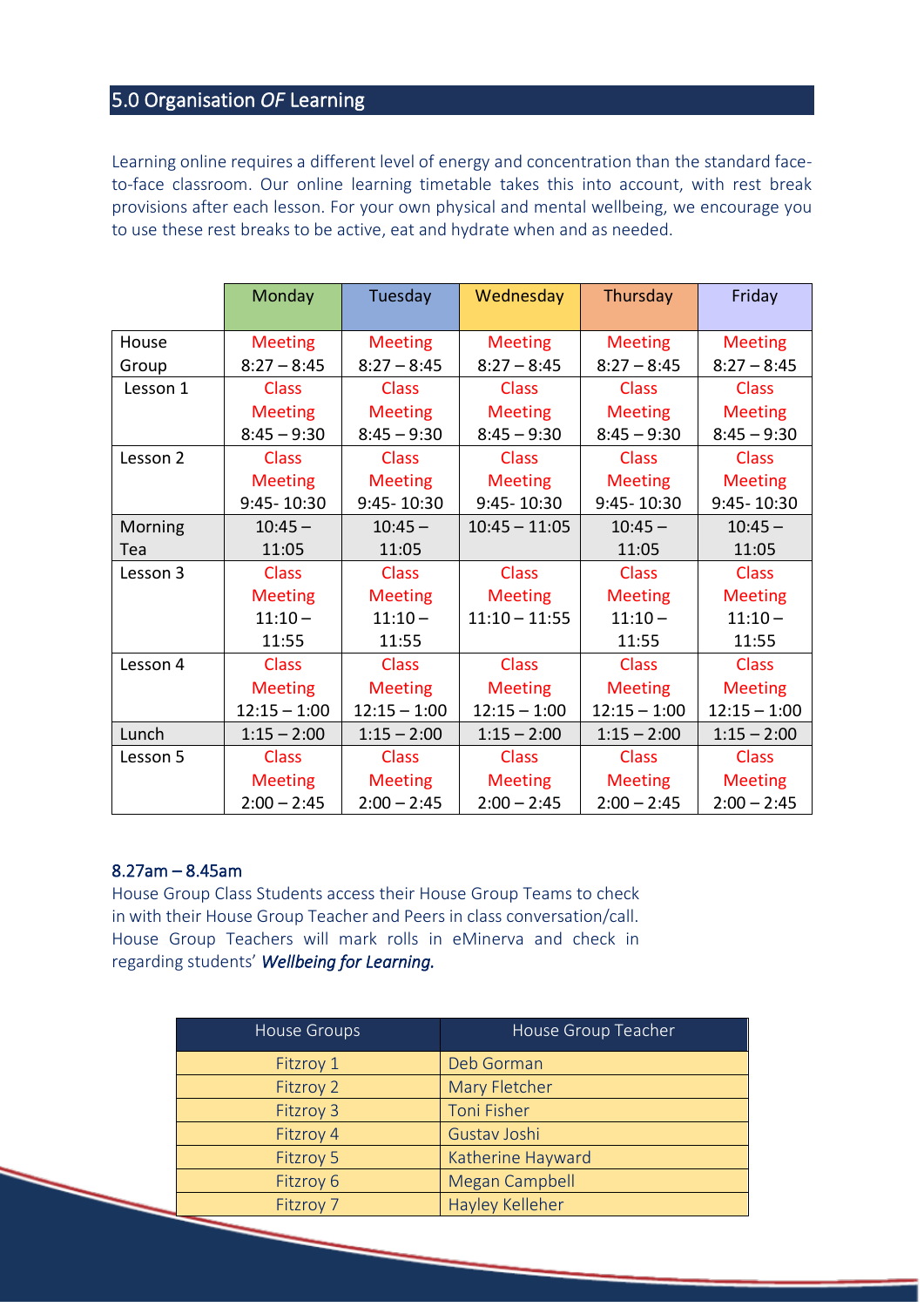| <b>Fitzroy 8</b>    | Laura Gill               |
|---------------------|--------------------------|
| McCormack 1         | <b>Pauline Daniell</b>   |
| McCormack 2         | Georgia Duby             |
| McCormack 3         | <b>Maree Purnell</b>     |
| McCormack 4         | <b>Jack Diamond</b>      |
| McCormack 5         | Leighton Gilmour         |
| McCormack 6         | <b>Tanielle Hartwig</b>  |
| McCormack 7         | Pareesa Rahmanian        |
| McCormack 8         | <b>Ruby Andrews</b>      |
| Penola 1            | <b>Brendan Styles</b>    |
| Penola 2            | <b>Donna Griffiths</b>   |
| Penola 3            | <b>Tina Christy</b>      |
| Penola 4            | <b>Alexander Russell</b> |
| Penola <sub>5</sub> | <b>Jane Gibson</b>       |
| Penola <sub>6</sub> | <b>Karyn Chapman</b>     |
| Penola <sub>7</sub> | Melissa Eychenne         |
| Penola 8            | <b>Amaya Marson</b>      |

# 8.45am to 3.00pm Individual Class lessons

Class times will commence at the usual scheduled time as per students' timetables. Online lessons will be 45 minutes in duration with a 15-minute rest break before the following class to encourage students' movement, health, and wellbeing.

Academic staff will commence lessons via Microsoft Teams Video/Chat.

# 5.0 Organisation *FOR* Learning

To maximise engagement with learning in each lesson, students should:

- ensure they are dressed in their sports uniform and logged into their relevant Microsoft Team at least 2 minutes prior to their scheduled lesson.
- find a quiet area within their home to ensure learning engagement is maximized
- wear a headset or earphones (where necessary and if available) to reduce background noise when engaging in their lesson
- Activate a Microsoft Teams background prior to joining each lesson to maintain an appropriate level of privacy.

During each lesson:

- Academic Staff will check in with students to see how they are progressing
- Instructions for the lesson will be given
- Students will actively engage with all learning tasks and will seek assistance or clarification where necessary
- Engage with homework, study, assessment and due dates as determined by the class teacher.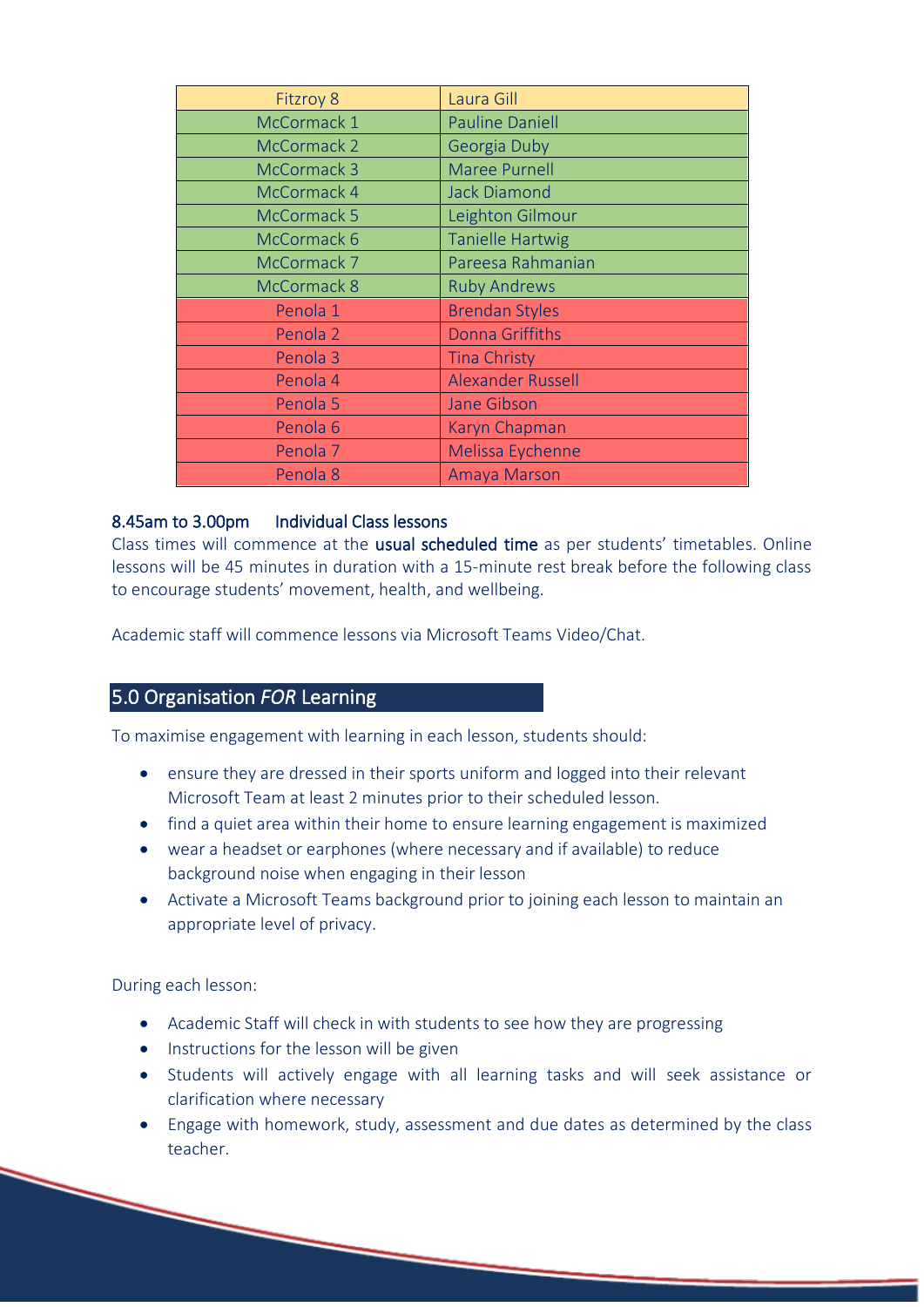To ensure the online learning experience is a positive experience for everyone, students should adhere to the 5 Ps of online learning:

| <b>PUNCTUAL</b>                                     |
|-----------------------------------------------------|
| - Be on time                                        |
| - Microsoft Teams open and ready to join meeting    |
| <b>PRESENT</b>                                      |
| - Ready to engage in learning                       |
| - Turn off all distractions (TV, phone, etc.)       |
| REPARED                                             |
| - Dressed and groomed appropriately                 |
| - Book and pen                                      |
| - Laptop charged/plugged in, with microphone muted  |
| OLITE                                               |
| - Respect for everyone's learning                   |
| - Communicate positively at all times               |
| - Normal classroom expectations apply - be good     |
| digital citizens                                    |
| RODUCTIVE                                           |
| - In our work and respect for others learning       |
| - Be able to work independently                     |
| - Ask for help and contribute to learning of others |

6.0 Student 'How To' Guides for Online Learning

[Use OneNote for Students](https://www.youtube.com/watch?v=GPxfNXH9LUo)

[Online Lessons with Microsoft Teams](https://www.youtube.com/watch?v=cN5ypuZF1bI)

[Learning from home in TEAMS -](https://mybcecatholicedu.sharepoint.com/sites/sp-mmcp/student/Digitech/Forms/AllItems.aspx?id=%2Fsites%2Fsp%2Dmmcp%2Fstudent%2FDigitech%2FMMCP%20Student%20Documents%2FLearning%20from%20home%20in%20TEAMS%20%2D%20students%2Epdf&parent=%2Fsites%2Fsp%2Dmmcp%2Fstudent%2FDigitech%2FMMCP%20Student%20Documents) Students

[Student Login -](https://mybcecatholicedu.sharepoint.com/sites/sp-mmcp/student/Digitech/Forms/AllItems.aspx?id=%2Fsites%2Fsp%2Dmmcp%2Fstudent%2FDigitech%2FMMCP%20Student%20Documents%2FStudent%20Login%20%2D%20Teams%2Epdf&parent=%2Fsites%2Fsp%2Dmmcp%2Fstudent%2FDigitech%2FMMCP%20Student%20Documents) TEAMS

[Quick guide to working in Microsoft TEAMS](https://mybcecatholicedu.sharepoint.com/sites/sp-mmcp/student/Digitech/Forms/AllItems.aspx?id=%2Fsites%2Fsp%2Dmmcp%2Fstudent%2FDigitech%2FMMCP%20Student%20Documents%2FQuick%20Guide%20to%20Microsoft%20Teams%2Epdf&parent=%2Fsites%2Fsp%2Dmmcp%2Fstudent%2FDigitech%2FMMCP%20Student%20Documents)

[Teams for Education -](https://mybcecatholicedu.sharepoint.com/sites/sp-mmcp/student/Digitech/Forms/AllItems.aspx?id=%2Fsites%2Fsp%2Dmmcp%2Fstudent%2FDigitech%2FMMCP%20Student%20Documents%2FTeamsforEducation%5FQuickGuide%2Epdf&parent=%2Fsites%2Fsp%2Dmmcp%2Fstudent%2FDigitech%2FMMCP%20Student%20Documents) Quick Guide

# 7.0 Accessing our College Guidance Counsellors

Ms Holly Robinson (Monday, Friday): [robinsh@mmc.qld.edu.au](mailto:robinsh@mmc.qld.edu.au)  Ms Jo Cole (Wednesday, Thursday): colej@mmc.qld.edu.au



Ms Holly Robinson Ms Jo Cole

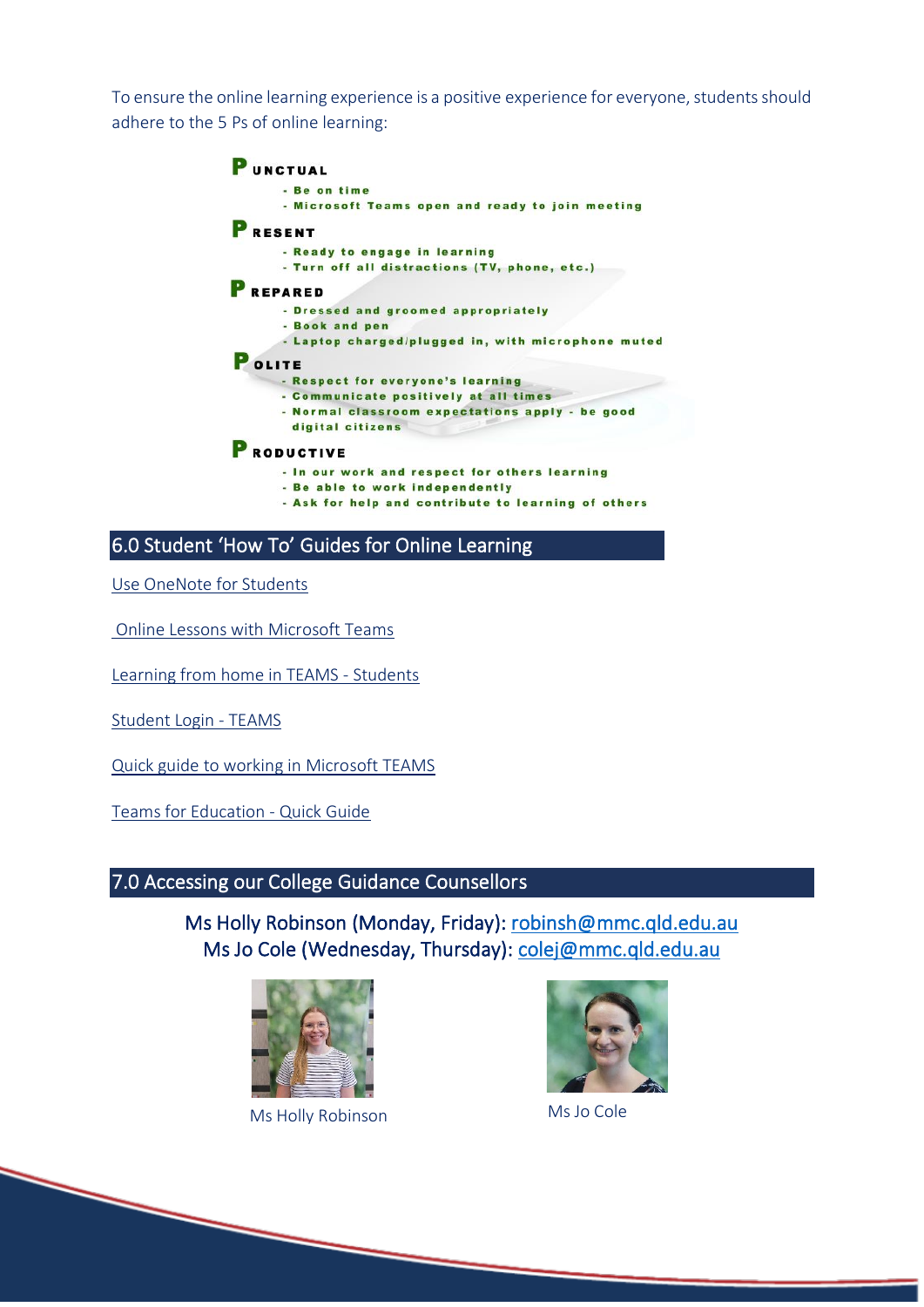Ms Holly Robinson & Ms Jo Cole, our College Guidance Counsellors, are available to provide our MacKillop students with valuable support. Whilst this may look differently to face-to-face counselling being via email or a phone call, ensuring students' wellbeing for learning is our number one priority.

**Ms Robinison**, having completed a Master of Psychology - Educational & Developmental (QUT) and a Bachelor of Psychological Science (Hons 1st Class - UQ), currently works in private practice part-time at *Brisbane Better Life Centre.* Previously, Holly's provisional psychology placements included *Our Lady's College, Annerley*; *Circle of Security,* and *Child Development Service* as well as the *Caroline Chisholm Centre*. In addition to her experience in both community health and educational settings, Holly is also a skilled Rowing Coach having worked at BGGS, Terrace and St Peter's Lutheran College.

**Ms Cole**, having completed a Bachelor of Arts (Psych) (Edith Cowan Uni), Post-Graduate Certificate in Counselling and Graduate Diploma in Psychology (Murdoch Uni), as well as a Cert IV in Youth Work at TAFE, has currently been working at *Accoras Psychology Services* at Kedron, *Headspace*, Redcliffe, and UQ as a Tutor in the School of Psychology. Previously, Jo worked at *Young Minds Network* and at other *Open Minds Headspace Service Centres* including Strathpine, Taringa, and Bunbury (WA). Jo also brings to the role other valuable experiences having been a Settlement Services Youth Worker at Centrecare, Cannington (WA) and both a Case Worker and Youth Worker at Qld Govt Western Districts Youth Justice Service Centre.

## Appointment Making Process with our Guidance Counsellors

*Student-initiated appointment:*

- Student should email the counsellors and let them know that they need support
- They will email back (during school hours) and work out the best way of connecting with the student
- A consent form will be sent to read and provide a response.

#### *Counsellor-initiated appointment:*

- The counsellors will email students and ask them about the best way to connect with them
- A consent form will be sent to read and provide a response.

## Other Information Students Need to Know:

- On some occasions, the issue that a student is trying to manage requires more than email and phone conversations. Emails and phone conversations are to check in, share feelings, and come up with coping strategies for students' wellbeing. *If a student requires more support than this, we might ask if we can refer the student to another service.*
- The Counsellor may call students from a private number: *If a student does not answer, the Counsellor will email and wait 10 minutes to try again. If the student does not answer on the 2nd attempt, the Counsellor will email to reschedule.*
- Emails will only be read and responded to during school hours. If students need to talk to someone outside of these times, there are other services that students can access attached to this information. Keep talking until you find someone who will listen and help you.

#### *Ways that remote counselling is the same as at-school counselling*

- Students never need to attend a counselling session if they
	- don't want to. Students can end a session whenever they want.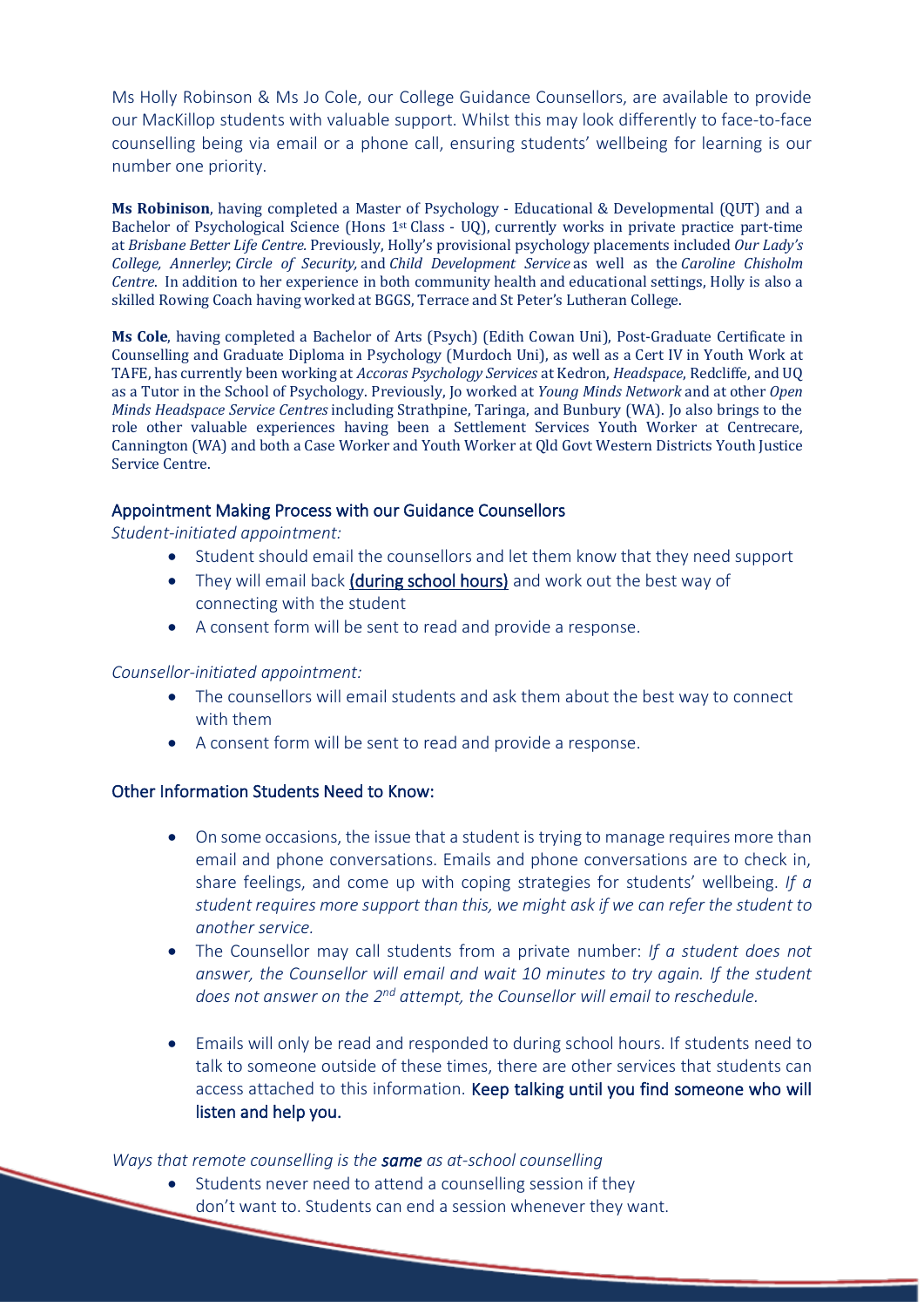• Counsellors keep all information that students share private, unless they are worried that a student might harm themselves, someone might harm/has harmed the student, or their notes are subpoenaed by a court of law – but counsellors will always talk with the student about this first.

# *Ways that remote counselling is different to at-school counselling*

- Depending on how, the counsellor may be working from home or from the College*.* The counsellor will be in a private office space where no one can hear their conversation.
- We ask that when on the phone, students are at home in a private space. At the start of the phone conversation, the Counsellor will ask where the student is, and who they are with. If they are worried that the space is not quiet or can't ensure that the student's privacy is respected, the counsellor will reschedule.
- Without seeing each other, there might be misunderstandings or information that is missed. The counsellors ask that students always email the counsellor or request another session if they feel they were not heard, or they still require support.
- The counsellors won't be able to 'check in' with students in the same way they can when at school. Therefore, they may ask students to use more online support systems and apps to ensure they relate to people (these are also listed below). We might also ask if we can let other people, with whom students are comfortable, to know that they are struggling.

# 8.0 Further mental health resources, strategies and support services

*Please contact the College Counsellor to discuss apps & external/online services in more detail*

# Coping strategies for students to consider when times are tough:

- $\checkmark$  Create a routine and plan the day around their routine.
- $\checkmark$  Do things that make them feel safe; connect to people who are helpful to their wellbeing.
- $\checkmark$  Do things they've done in the past to help manage challenge and stress; reflect on their own coping strategies and write them down, put them in a place they can access daily.
- $\checkmark$  Engage in activities that promote a sense of calm and feeling grounded; mindfulness, meditation or breathing exercises.

ì

#### What to do when you're anxious about a pandemic Make sure you get your info from reputable sources like the World Health Organisation (WHO) and Centers for Disease Control and Prevention (CDC) Focus on what Limit access to media Know it's norma vou can control. to prevent feeling and ok to be e.g. practice good overwhelmed concerned hygiene Give your thought Remind yourself to be in the present patterns a 'reality moment (anxiety is often focused in check', e.g. if you the future on 'what ifs') get stuck in a thinking loop'. Look after yourself Seek think about support if something else, or Stay connected with needed reassure yourself family and friends

- $\checkmark$  Ensure they are getting enough sleep (9 hours), eating a good variety of healthy foods each day, drinking plenty of water and aiming for at least 30 – 60 minutes of exercise a day.
- $\checkmark$  Find ways to relax, spend 10 minutes a day breathing slowly and calmly or use one of the breathing apps.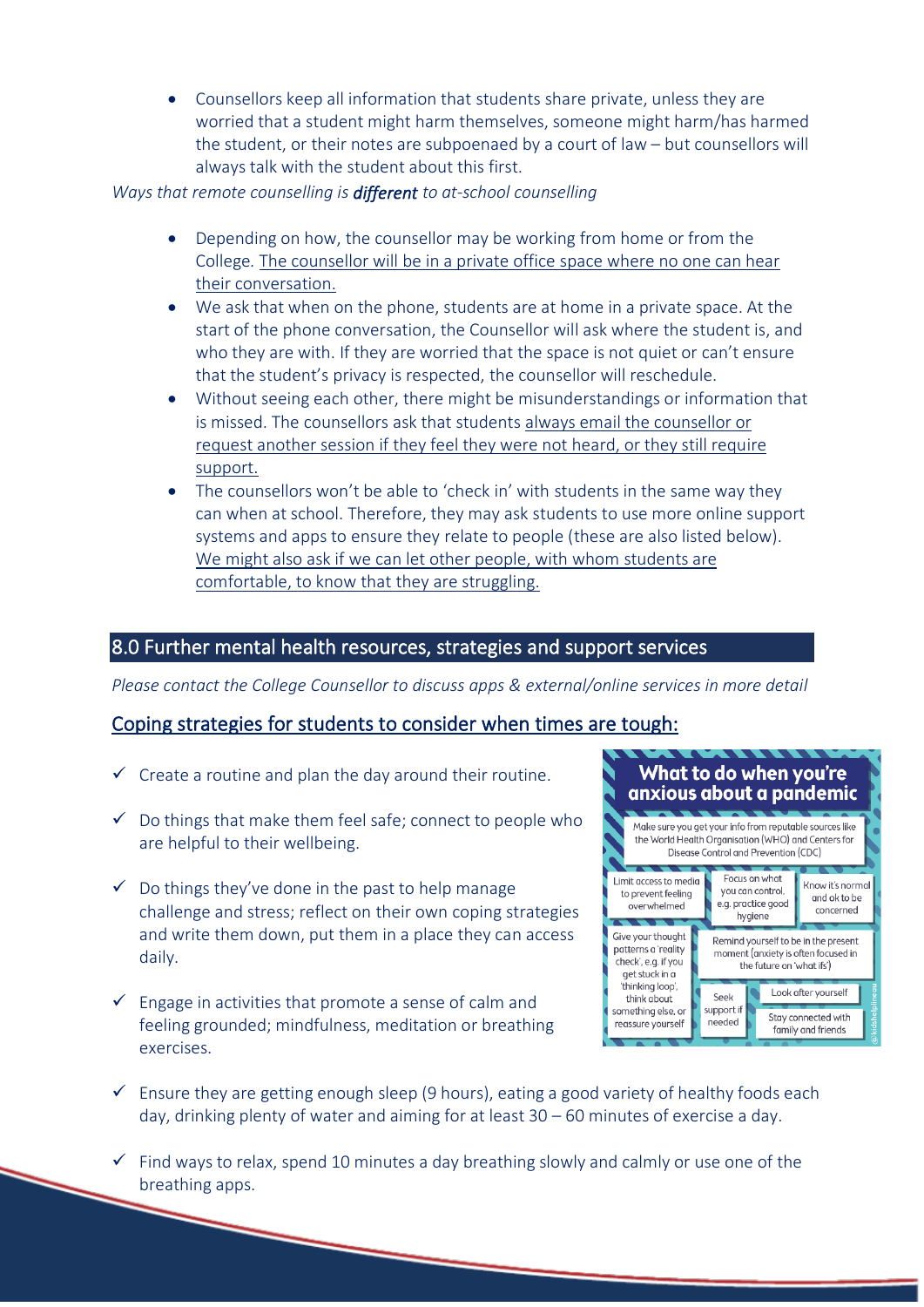- $\checkmark$  Learn something new or get creative; check YouTube for more ideas. Watch or read something uplifting.
- $\checkmark$  Limit exposure to information from social media and the news. Source positive news pages and uplifting stories instead.
- $\checkmark$  Listen to music, choose something that makes them feel good and make a playlist.
- $\checkmark$  Make a list of activities that can be done at home with family, siblings or by themselves.
- $\checkmark$  Practise gratitude. Write a list or draw 10 good things in life and the world. Start a journal and write down 3 things they are grateful for each day. Consider sending a message of thanks to the people who support you.
- $\checkmark$  Talk with a trusted adult if it all feels a bit much.

|                                           |                         |                              | SAM - Self Help for       |
|-------------------------------------------|-------------------------|------------------------------|---------------------------|
| 1 Giant Mind                              | Clear Fear              | Mindshift CBT                | <b>Anxiety Management</b> |
| Aura                                      | <b>DARE</b>             | MoodMission                  | Sanvello                  |
| <b>Breathr: Mindful</b><br><b>Moments</b> | e-Couch                 | Reach Out                    | <b>Sleep Time</b>         |
| Calm                                      | <b>Happify</b>          | Reach Out Breathe            | <b>Smiling Mind</b>       |
| Calm Harm                                 | Headspace               | Reach Out Worry Time         | Stop, Breathe & Think     |
| Clear Fear                                | <b>Health Tap</b>       | Relax                        | <b>Super Better</b>       |
| <b>DARE</b>                               | Insight timer           | Relax Melodies: Sleep Sounds | <b>Think Ladder</b>       |
| e-Couch                                   | <b>Mental Stillness</b> | Rootd - Panic Attack Relief  | Youper                    |

# Free apps that may assist in times of worry:

# Please have a look at the following resources available from Headspace should you require support when not at school.

e-Headspace provides free online and telephone (between 9am – 1am) support between and counselling to young people aged 12 – 25, their families and friends.

> If you're going through a tough time, e-Headspace can help. <https://headspace.org.au/eheadspace/>

Call: [1800](tel:1800%20650%20890) 650 890 *Calling is the fastest way to connect with a clinician.* Chat online: <https://headspace.org.au/eheadspace>

*Use the messenger app to chat live with a clinician* When should students get help?



If they ever feel unable to cope because of overwhelming or intense emotions, or if they have any thoughts of harming themselves, then ask for help immediately.